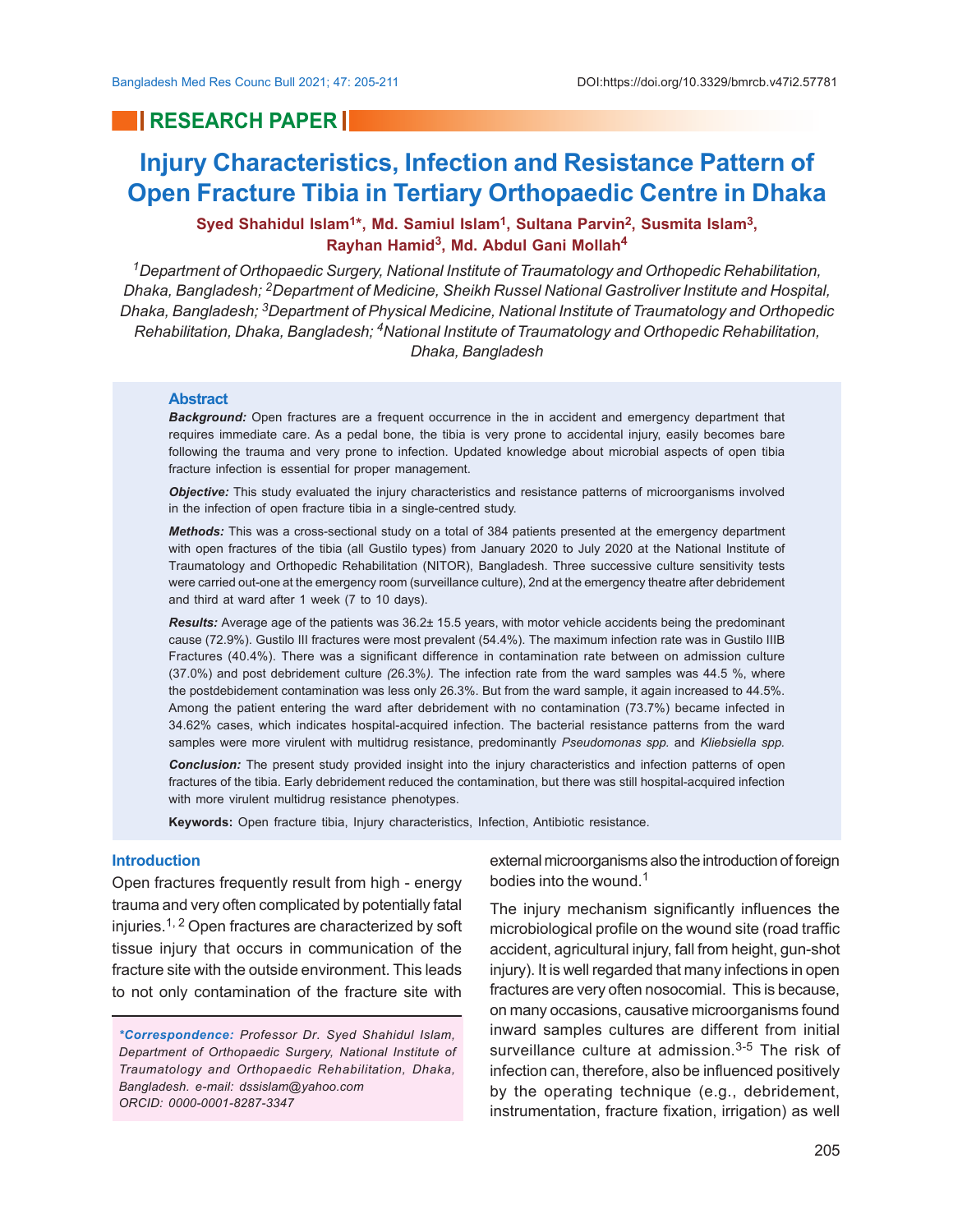as the indoor atmosphere at ward.<sup>6-8</sup> These infections lead to malunion, nonunion, chronic osteomyelitis and sometimes even ultimate amputation.<sup>1, 9</sup>

Tibial shaft fractures account for 2% of all fractures and 44,4% of all open long-bone fractures in adults.<sup>10,</sup> <sup>11</sup> Due to the specific anatomical features of the tibia (limited soft coverage) more than 15% of its' fractures are classified as open and have made most infectionprone bone of the body.<sup>10</sup> The Gustilo classification system is used widely to grade open fractures. The infection rate of open fractures varies with the fracture characteristic. Infection rates progressively increased from 0% to 2% for Gustilo type-I, 2% to 10% for type-II, and 10% to 50% for type-III. <sup>9</sup> Management of open fractures is based on the principles that include assessment of the patient, classification of the injury, antibiotic therapy, debridement and wound management, fracture stabilization, early bone grafting, and supplemental procedures to achieve healing.8, 9, 12 Surgical debridement is considered the most critical step for open lower limb fracture management.

This infection complication and antibiotic resistance synergistically pose a significant threat to the health care system. It not only increases the risk for complications, but extended hospital stay and economic burden to the hospital resources put an unexpected load to the citizen as well as the Government.<sup>6</sup> Updated knowledge about all these aspects of open tibia fracture is essential for proper management. The present study has evaluated injury characteristics and resistance patterns of microorganisms involved in the infection of open fracture tibia in a single-centre cross-sectional study among the Bangladeshi population.

## **Materials and Methods**

This was a cross-sectional study conducted between January 2020 to July 2020 at the National Institute of Traumatology and Orthopaedic Rehabilitation (NITOR), Sher-E-Bangla Nagar, Dhaka where patients of all ages and both the sexes presented with open fractures of tibia attending emergency, were studied. Sample size of this study was 384. Purposive sampling (non randomised) according to availability of the patients and strictly considering the inclusion and exclusion criteria were done. From Admission till discharge three successive culture sensitivity test were done. Cultures were initial culture/surveillance culture (culture sample from initial wound before prophylactic antibiotic), post debridement culture (last saline irrigation in emergency theater) and finally infection culture (7 to 10 days after admission).

Approval from the Institutional Review Board (IRB) of National Institute of Traumatology and Orthopaedic Rehabilitation (NITOR), Sher-E-Bangla Nagar, Dhaka was taken to conduct this study. Keeping compliance with Helsinki Declaration for medical research involving human subject 1964, the study subjects were informed verbally about the study design, the purpose of the study and right for withdrawing themselves from the project at any time, for any reason. Individual who gave informed written consent to participate voluntarily in the study were included as a study sample.

Data were collected in a structured data collection form filled up by the investigator containing all the variables of interest according to inclusion criteria after taking their permission regarding participation and this research work. At arrival of the patients, time of hospital admission, demographic variables, date and time of injury were noted along with mechanism of injury, Gustilo types and subtypes and fracture injury characteristics. During initial resuscitation at emergency room, surveillance culture sample (from wound before prophylactic antibiotic) was collected and sent to lab. Prophylactic antibiotics (intravenous Flucloxacillin and 3rd generation cephalosporin) was administered. Then patients were sent to emergency theatre for wound debridement, fracture stabilization and soft tissue care. Debridement was done following current practice at NITOR using chlorhexidine (Hexi scrub), normal saline, hydrogen peroxide and povidone-iodine solution. A second post debridement culture (last saline wash from the wound at emergency theatre) was sent. From the theatre after initial fracture stabilisation. Stable patients were sent to postoperative ward followed by to general ward. A third infection culture sample after admission in the ward at 7 to 10 days was sent for culture sensitivity and identification of organism. Results of all culture were noted in same structured data collection form.

The data were tabulated and quantitative parameters such as age of patient were summarized in terms of mean with standard deviation and percentage,  $\chi^2$ -statistic was applied to see significant difference between variables. The significance of the results was determined in 95% confidence interval and a value of *p*<0.05 considered to be statistically significant.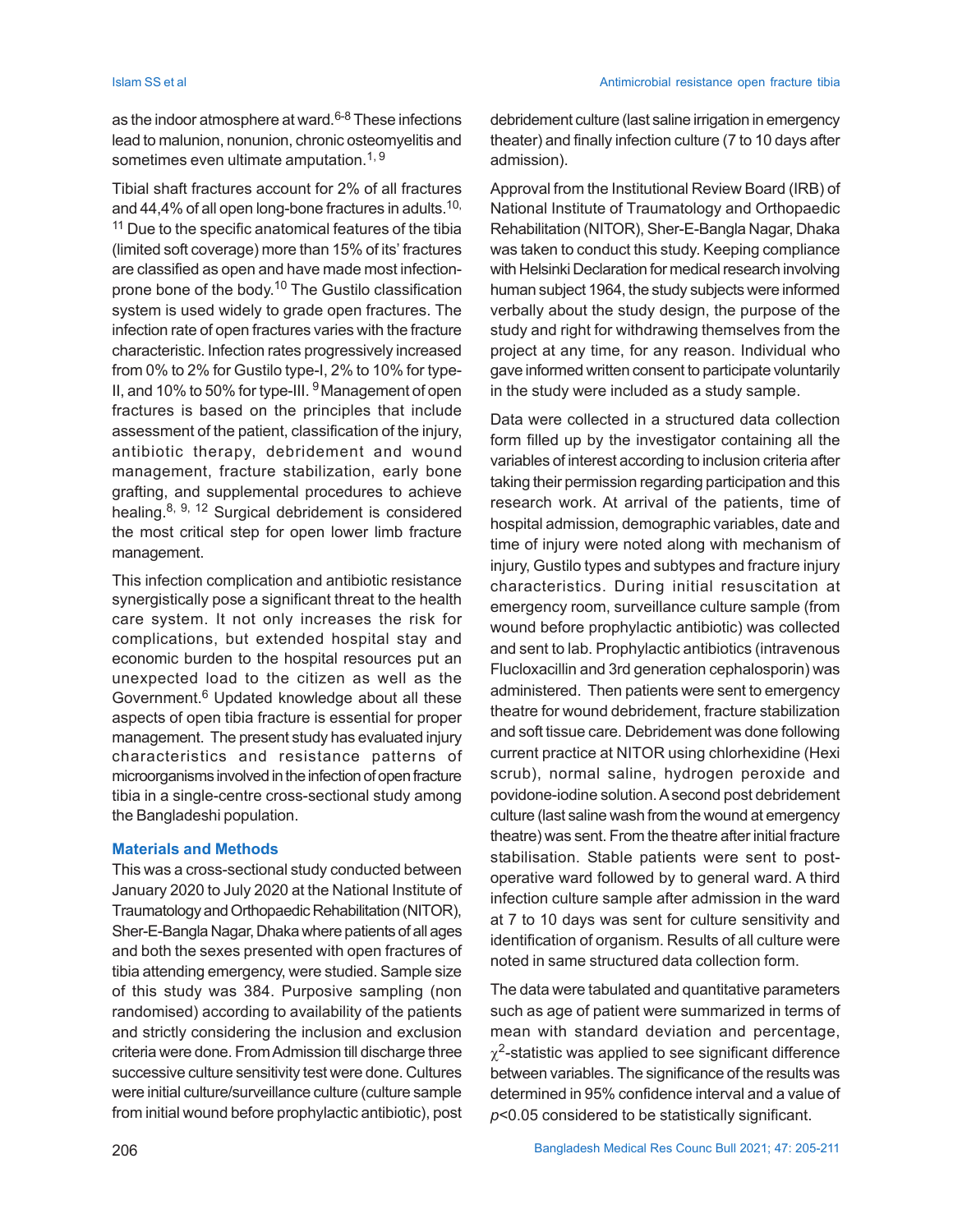## **Results**

In present study among 384 studied patients, most (209) were from 21-40 years age group, in contrast with the least number of patients (28) from the elderly (>60 years) group (figure 1). Of them, 345 were male and 39 were female. Regarding Injury Characteristics, according to Gustilo classification, Gustilo type III fracture were predominant, 99(55.3%) followed by type II, 56(31.3%) and among Gustilo subtypes Gustilo III Subtypes, specifically IIIA were predominant, 48(26.7%) followed by IIIB, 43(24.0%). (table-I). 142 patients (37.0%) had contamination in surveillance culture while the rest 242 had no organism. Noticeably, rate of infection was largely influenced by wound debridement. In post debridement culture, only 101 (26.3%) patients had contamination compared to around 283(73.7%) with no organism in post debridement wound. But from the ward sample it again increased to 171(44.5%) cases of organism positive.

(table-II). The highest infection rate was in Gustilo type III, 130(76.0%) followed by type II, 39 (22.8%). While in subtypes, type IIIB is the predominant, 69 (40.4%), followed by type IIIA, 58(33.9%). (table-III). A total of 15 different type of organisms (bacteria) found in three successive cultures. Number of organisms decreased in 2<sup>nd</sup> culture (194 decreased to 138) after debridement but again increased in  $3<sup>rd</sup>$  culture (219 in the samples from the ward). (table-IV). Gram-negative organisms were predominant with multidrug resistance. Pseudomonas and Klebsiella species are only sensitive to intravenous imipenem or meropenem only around 50-60% which is the highest sensitivity of all used drugs for these two organisms in this study. Less commonly used antibiotic Co-trimoxazole and Chloramphenicol showed good sensitivity against Staphylococcus Aureus 90-93% and E. coli 65-70%. But they are not effective against Pseudomonas and Klebsiella species (table-V).

**Table I:** Injury characteristics: As per Gustilo classification (n=384)

| <b>Type of Fracture</b> | Frequency (Main types) |                     | Frequency (subtypes) |
|-------------------------|------------------------|---------------------|----------------------|
| Gustilo I               | 55(14.3)               |                     |                      |
| Gustilo II              | 120(31.3)              |                     |                      |
| Gustilo III             | 209(54.4)              | <b>Gustilo IIIA</b> | 105(27.3)            |
|                         |                        | Gustilo IIIB        | 91(23.7)             |
|                         |                        | Gustilo IIIC        | 13(3.4)              |
| Total                   | 384(100)               |                     | 209(54.4)            |

Percentage in parenthesis.

|  |  |  | Table II: Results of three cultures in terms of organism present/absent among the cases |
|--|--|--|-----------------------------------------------------------------------------------------|
|  |  |  |                                                                                         |

| <b>Organism Present</b><br>or absent |      | Surveillance<br>culture (on arrival) |     | <b>Postdebridement Culture</b><br>(at emergency Theater) | Third (infection) Culture<br>(from the wards) |      |  |
|--------------------------------------|------|--------------------------------------|-----|----------------------------------------------------------|-----------------------------------------------|------|--|
|                                      | Frea | $\%$                                 |     |                                                          | Freg                                          | $\%$ |  |
| Present                              | 142  | 37.0                                 | 101 | 26.3                                                     | 171                                           | 44.5 |  |
| Absent                               | 242  | 63.0                                 | 283 | 73.7                                                     | 119                                           | 31.0 |  |
| Total                                | 384  | 100%                                 | 384 | 100                                                      | $*290$                                        | 75.5 |  |

 $\chi^2$ - test found significant difference among the three cultures ( $P < .05$ ).

| Table III Infection: As per Gustilo classification (n=384) |  |  |  |  |  |
|------------------------------------------------------------|--|--|--|--|--|
|------------------------------------------------------------|--|--|--|--|--|

| <b>Type of Fracture</b>   | Frequency (Main types) |              | Frequency (subtypes) |
|---------------------------|------------------------|--------------|----------------------|
| Gustilo I                 | 2(1.2)                 |              |                      |
| Gustilo II                | 39(22.8)               |              |                      |
| Gustilo III               | 130(76.0)              | Gustilo IIIA | 58(33.9)             |
|                           |                        | Gustilo IIIB | 69(40.4)             |
|                           |                        | Gustilo IIIC | 3(1.8)               |
| Infection Absent          | 119(31.0)              |              |                      |
| <b>Wound healed Cases</b> | 94 (24.5%)             |              |                      |
| Total                     | 384(100)               |              |                      |

Percentage in parenthesis.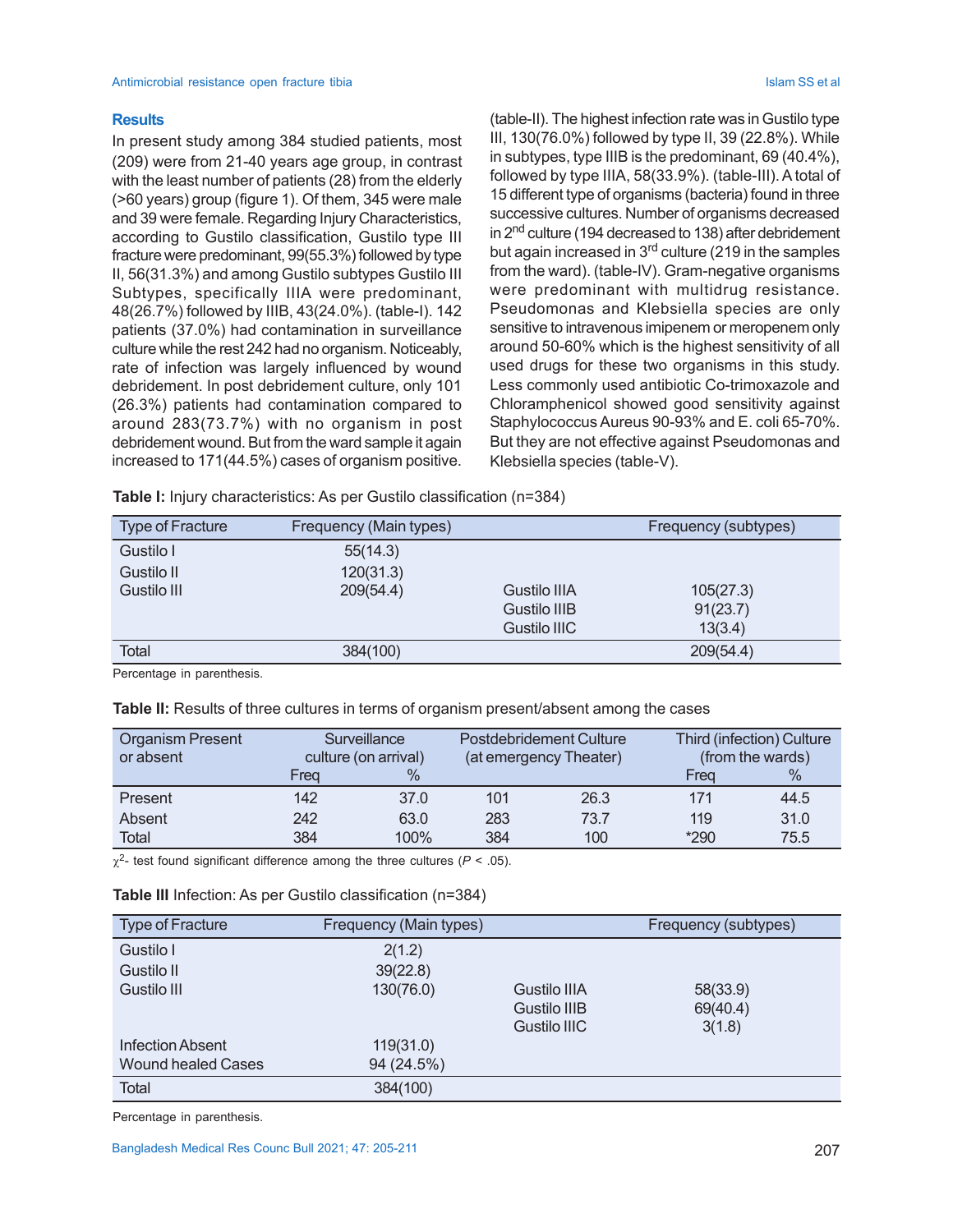## **Table IV:** Common organisms in three cultures

| Sensitivity                    |                      |     |                               |      |      |      |              |                |      |                        |     | Stap. Strept. Ecoli Pseud. Klebs. Citrob. Prote. Acine Serra. Prov. Entero. Flav. Plesio. Aero. Morga. Total |              |              |              |              |     |
|--------------------------------|----------------------|-----|-------------------------------|------|------|------|--------------|----------------|------|------------------------|-----|--------------------------------------------------------------------------------------------------------------|--------------|--------------|--------------|--------------|-----|
| 1st Culture                    | Freq                 | 19  | $\overline{7}$                | 34   | 38   | 34   | 5            | $\overline{7}$ | 32   | 1                      | 2   | 14                                                                                                           | $\mathbf{1}$ | $\Omega$     | $\Omega$     | $\Omega$     | 194 |
|                                | $\frac{0}{0}$        | 9.8 | 3.6                           | 17.5 | 19.6 | 17.5 | 2.6          | 3.6            | 16.5 | 0.5                    | 1.0 | 7.2                                                                                                          | 0.5          | $\Omega$     | $\Omega$     | $\mathbf{0}$ | 100 |
| 2nd Culture                    | Freg                 | 6   | 6                             | 23   | 35   | 26   | 3            | 8              | 18   | $\mathbf{1}$           | 1   | 9                                                                                                            | $\mathbf{0}$ | $\mathbf{1}$ | $\mathbf{1}$ | $\mathbf{0}$ | 138 |
|                                | $\frac{0}{0}$        | 4.3 | 4.3                           | 16.7 | 25.4 | 18.8 | 2.2          | 5.8            | 13   | 0.7                    | 0.7 | 6.5                                                                                                          | $\mathbf{0}$ | 0.7          | 0.7          | $\Omega$     | 100 |
| 3rd Culture                    | Freq                 | 5   | $\overline{4}$                | 17   | 109  | 52   | $\mathbf{0}$ | 12             | 12   | $\mathbf{0}$           | 3   | $\overline{4}$                                                                                               | $\mathbf{0}$ | $\mathbf{0}$ | $\mathbf{0}$ | $\mathbf{1}$ | 219 |
|                                | $\%$                 | 2.3 | 1.8                           | 7.8  | 49.8 | 23.7 | $\Omega$     | 5.5            | 5.5  | $\mathbf{0}$           | 3   | $\overline{4}$                                                                                               | $\Omega$     | $\Omega$     | $\Omega$     | 1            | 100 |
|                                |                      |     | Stap. - Staphylococcus aureus |      |      |      |              |                |      |                        |     | Serra. - Serratia sp.                                                                                        |              |              |              |              |     |
|                                |                      |     | Strept. - Streptococcus sp.   |      |      |      |              |                |      |                        |     | Prov. - Providencia alcalifaciens                                                                            |              |              |              |              |     |
|                                |                      |     | Ecoli. - Escherichia coli     |      |      |      |              |                |      |                        |     | Entero. - Enterobacter sp.                                                                                   |              |              |              |              |     |
|                                |                      |     | Pseud. - Pseudomonas sp.      |      |      |      |              |                |      | Flav. - Flavobacterium |     |                                                                                                              |              |              |              |              |     |
|                                |                      |     | Klebs. - Klebsiella sp.       |      |      |      |              |                |      |                        |     | Plesio. - Plesiomonas sp.                                                                                    |              |              |              |              |     |
| Citrob. - Citrobacter freundii |                      |     |                               |      |      |      |              |                |      | Aero. - Aeromonas      |     |                                                                                                              |              |              |              |              |     |
|                                | Prote. - Proteus sp. |     |                               |      |      |      |              |                |      |                        |     | Morga. - Morganella moganii                                                                                  |              |              |              |              |     |
|                                |                      |     | Acine. - Acinetobacter        |      |      |      |              |                |      |                        |     |                                                                                                              |              |              |              |              |     |

## **Table V:** Resistance pattern of common four organisms

|                   | Antimicrobial agent's sensitive (S) / Intermediate (I) / Resistance (R) |      |                       |      |                 |              |      |                  |              |                 |      |              |
|-------------------|-------------------------------------------------------------------------|------|-----------------------|------|-----------------|--------------|------|------------------|--------------|-----------------|------|--------------|
|                   |                                                                         |      | Staphylococcus aureus |      | Escherichiacoli |              |      | Pseudomonas spp. |              | Klebsiella spp. |      |              |
|                   | (% )                                                                    |      |                       | (% ) |                 |              | (% ) |                  |              | (% )            |      |              |
|                   | S                                                                       |      | R.                    | S    | ı               | $\mathsf{R}$ | S    | I                | $\mathsf{R}$ | S               | ı    | $\mathsf{R}$ |
| Ampicillin        | 35.3                                                                    | 00   | 64.7                  | 3.1  | 00              | 96.9         | 1.7  | 00               | 98.3         | 00              | 00   | 100          |
| Amoxicillin       | 35.3                                                                    | 00   | 64.7                  | 3.1  | 00              | 96.9         | 1.7  | $00\,$           | 98.3         | 2.4             | 00   | 97.6         |
| Piperacillin      | 64.7                                                                    | 5.9  | 29.4                  | 31.3 | 9.4             | 59.4         | 20.5 | 36.8             | 42.7         | 13.3            | 6.0  | 80.7         |
| Cephalexin        | 64.7                                                                    | 00   | 35.3                  | 15.6 | 00              | 84.4         | 11.1 | 00               | 88.9         | 15.7            | 00   | 84.3         |
| Ceftriaxone       | 47.1                                                                    | 00   | 52.9                  | 37.5 | 3.1             | 59.4         | 5.1  | 2.6              | 92.3         | 16.9            | 00   | 83.1         |
| Ceftazidime       | 52.9                                                                    | 11.8 | 35.3                  | 40.6 | 3.1             | 56.3         | 22.2 | 1.7              | 76.1         | 22.9            | 4.8  | 72.3         |
| Cefepime          | 17.6                                                                    | 23.5 | 58.8                  | 40.6 | 9.4             | 50.0         | 32.5 | 00               | 67.5         | 15.7            | 6.0  | 78.3         |
| Cefixime          | 17.6                                                                    | 11.8 | 70.6                  | 28.1 | 00              | 71.9         | 5.1  | 0.9              | 94.0         | 14.5            | 00   | 85.5         |
| Imipenem          | 88.2                                                                    | 00   | 11.8                  | 78.1 | 9.4             | 12.5         | 53.8 | 0.9              | 45.3         | 62.7            | 25.3 | 12.0         |
| Meropenem         | 89                                                                      | 00   | 11                    | 87.5 | 9.4             | 3.1          | 47.9 | 8.5              | 43.6         | 66.3            | 12.0 | 21.7         |
| Gentamicin        | 88.8                                                                    | 00   | 11.2                  | 75   | 00              | 25           | 23.9 | 0.9              | 75.2         | 34.9            | 00   | 65.1         |
| Amikacin          | 94.1                                                                    | 00   | 5.9                   | 71.9 | 3.1             | 25           | 42.7 | 4.3              | 53.0         | 51.8            | 1.2  | 47.0         |
| <b>Netilmicin</b> | 100                                                                     | 00   | 00                    | 78.1 | 00              | 21.9         | 35.0 | 9.4              | 55.6         | 38.6            | 8.4  | 53.0         |
| Doxycycline       | 88.2                                                                    | 5.9  | 5.9                   | 53.1 | 3.1             | 43.8         | 17.1 | 9.4              | 73.5         | 33.7            | 6.0  | 60.2         |
| Ciprofloxacin     | 58.8                                                                    | 5.9  | 35.3                  | 50   | 15.6            | 34.4         | 38.5 | 3.4              | 58.1         | 26.5            | 21.7 | 51.8         |
| Levofloxacin      | 64.7                                                                    | 5.9  | 29.4                  | 59.4 | 3.1             | 37.5         | 33.3 | 6.0              | 60.7         | 54.2            | 7.2  | 38.6         |
| Moxifloxacin      | 58.8                                                                    | 11.8 | 29.4                  | 46.9 | 12.5            | 40.6         | 27.4 | 1.7              | 70.9         | 30.1            | 15.7 | 54.2         |
| Cotrimoxazole     | 88.2                                                                    | 00   | 11.8                  | 65.6 | 3.1             | 31.3         | 18.8 | 00               | 81.2         | 27.7            | 1.2  | 71.1         |
| Chloramphenicol   | 94.1                                                                    | 00   | 5.9                   | 68.8 | 00              | 31.3         | 12.8 | 6.8              | 80.3         | 55.4            | 2.4  | 42.2         |
| Azithromycin      | 52.9                                                                    | 00   | 47.1                  | 21.9 | 9.4             | 68.8         | 13.7 | 6.8              | 79.5         | 3.6             | 4.8  | 91.6         |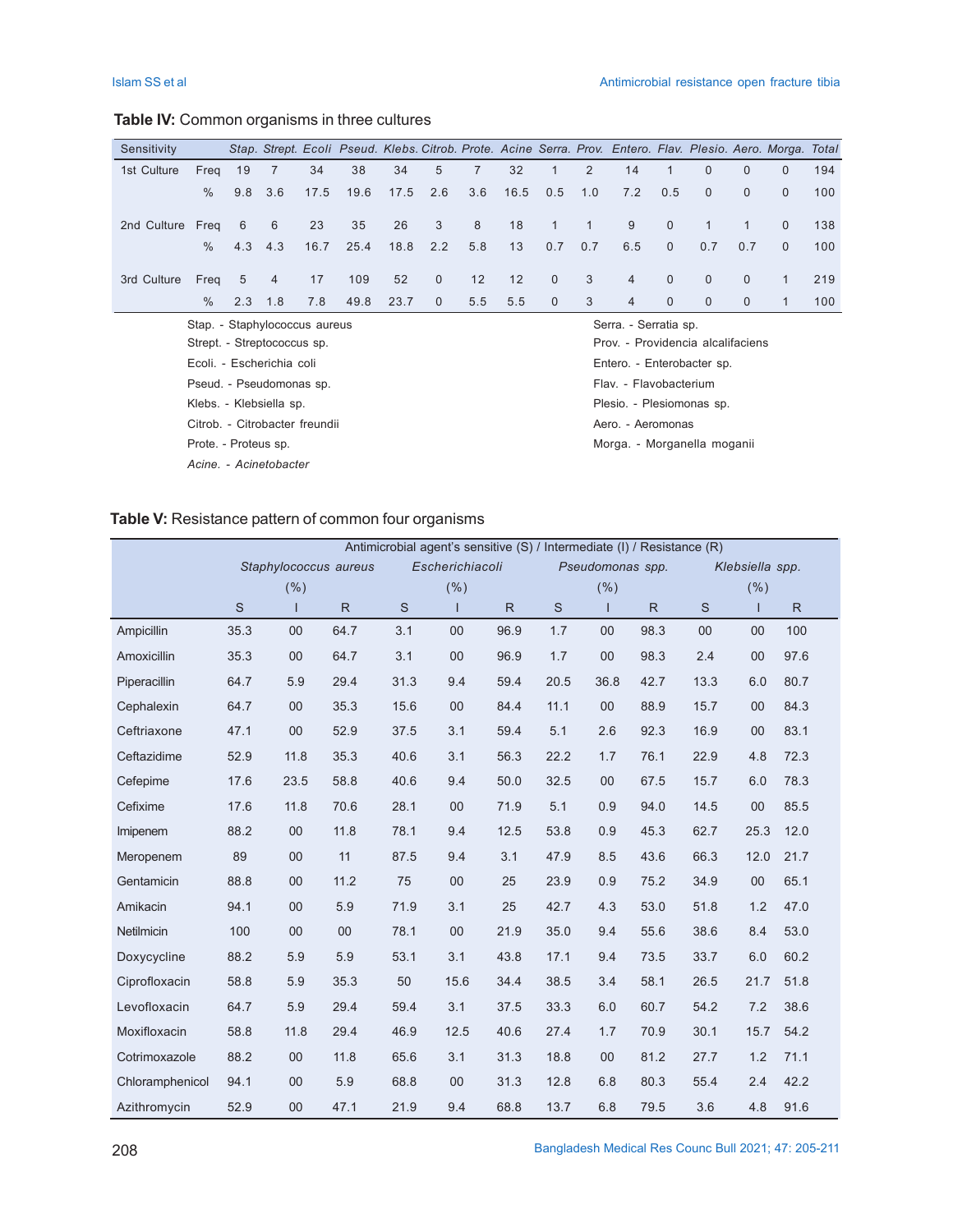#### Antimicrobial resistance open fracture tibia **Islam SS et al. Antimicrobial resistance** open fracture tibia



**Figure 1:** Age of the patients in different groups

### **Discussion**

Open fracture tibia is one of the commonest emergency admissions in orthopaedic surgery.<sup>13</sup> Exposure and contamination of the open fracture with environmental microorganisms are widespread.<sup>14</sup> Tibia as a pedal bone, being mostly subcutaneous it is very prone to accidental injury and easily become bare following the trauma. An updated knowledge about injury characteristics and the resistance pattern of microorganisms involved in infection is the much required area of open fracture tibia management.

In this study, it was observed that the mean age of the patient was 36.2±15.5 years. An epidemiological study for 7 years on tibia fracture and another related study on Bangladeshi population also found similar mean age.15,16 In another study conducted in Brazil, the mean age of the patients with open fractures was 36±12.60 years.17 The results of all these studies are similar to our study. There were 345(89.8%) male and 39(10.2%) female patients in our study, which states of male predominance. Several related studies has reported male predominance.<sup>18,15,19</sup>

Considering injury characteristics according to Gustilo and Anderson classification found Gustilo type III fracture were predominant (54.4%) followed by type II (31.3%) and among the Subtypes IIIA were predominant (27.3%) followed by IIIB (23.7%.). A quantitative descriptive study conducted at ULBRA university hospital in Canoas, Rio Grande do Sul, Brazil, found similar type injury characteristics, which is in agreement with this study.<sup>17</sup> A review article comprising 32 articles of 3036 patients of tibia also found same type Gustilo III predominance. Still, among the subtypes, IIIB was the highest subtype, while in our study, it is IIIA.<sup>10</sup> But this difference is minimum.

In this study infection rate of the Gustilo type III fracture was the highest (76.0%) followed by Type II 22.8% and among the subtypes, IIIB having the most top (40.4%) then IIIA (33.9%). A study conducted at Hospital de Pronto Socorro de Canoas found a similar type of finding with the highest infection rate in Gustilo type III fracture.<sup>17</sup> A retrospective clinical analysis of 50 patients who underwent tibial open fracture treatment found infection rate highest in Gustilo type III fractures. This finding is similar to our study, but they differ in the infection rate of subtypes, where they found Gustilo type IIIA having the highest rate.<sup>20</sup> Their sample size is around 1/7 of ours (50 versus 384). It may be an important factor of influence.

This study found only 26.3 % contamination in the wound after debridement. According to EFFORT open reviews, surgical debridement is considered as the pivotal and most essential procedures to reduce bacterial load in open lower limb fractures.21 The infection rate from the ward samples was 44.5 %, where the post-debridement contamination was less (26.3%). Among the patient entering the ward after debridement with no contamination (73.7%) became infected in 34.6% cases, which indicates hospitalacquired infection. An observational study conducted in a tertiary hospital in India over a one-and-a-halfyear period has shown that nosocomial infections are a significant issue worldwide, ranging from 1% in a few European and American countries to more than 40% in Asia.<sup>22</sup>

The bacteriological study found common organisms present in our study in three cultures were *Escherichia coli*, *Pseudomonas spp.* and *Klebsiella spp.* A related microbiological study of wound from All India Institute of Medical Sciences, India also reported Gramnegative organisms were predominant, which is almost similar with this study.<sup>23</sup> A prospective multicentered study on open fracture tibia at the various hospitals of Bangladesh done by Ali et al. (2017) found *Staphylococcus aureus* and *Streptococcus pyogenes* as dominant infecting organisms. This finding differs from our study findings. It may be due to they had a very small sample size of 12 cases.<sup>16</sup>

In the present study, common gram-negative and gram-positive organisms alarmingly multidrugresistant. *Pseudomonas* and *Klebsiella species* are only sensitive to intravenous imipenem or meropenem only around 50-60%, which is the highest sensitivity of all used drugs for these two organisms in this study.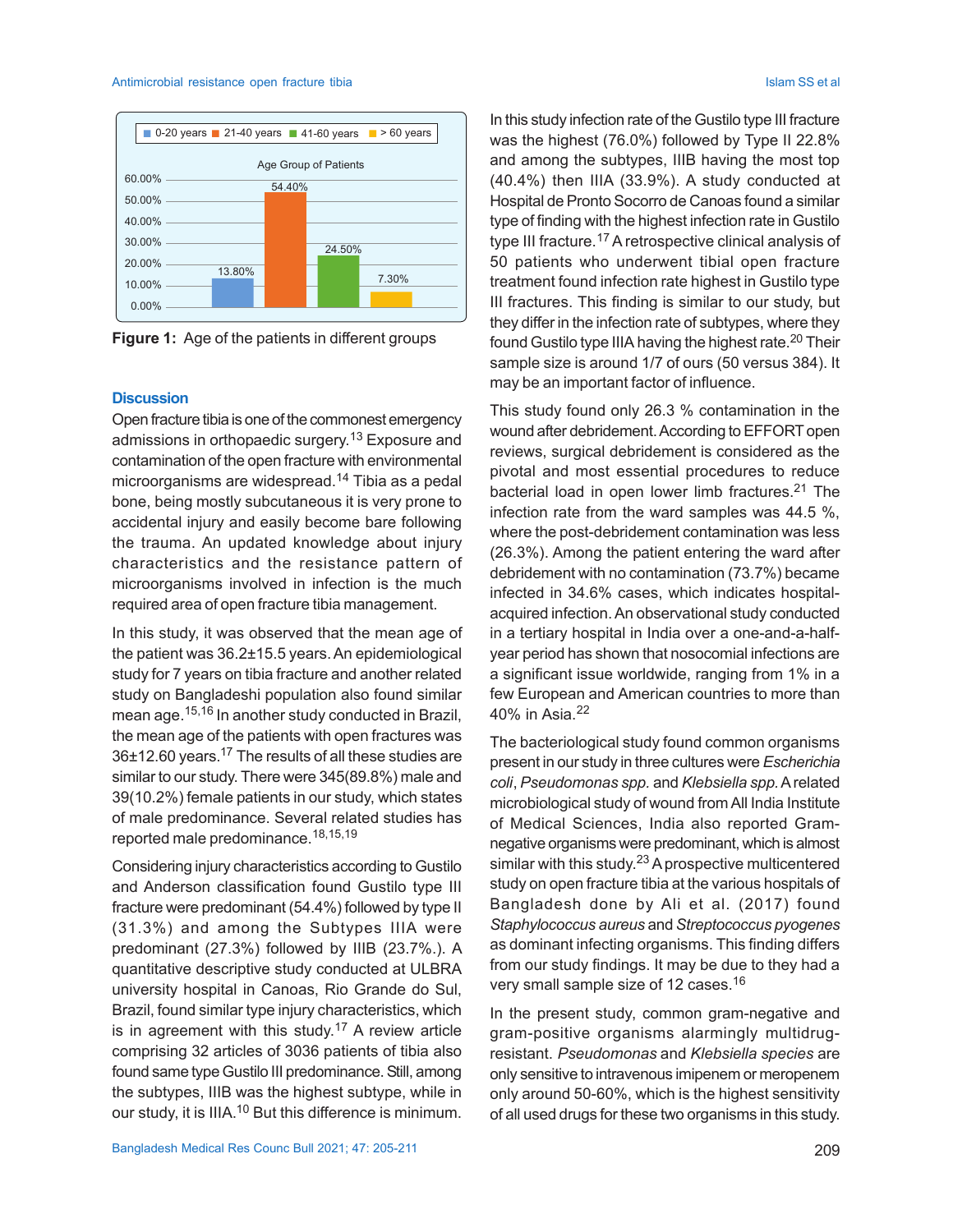Amikacin is the next sensitive drug having only 40- 50% sensitivity. Older dug Chloramphenicol was more than 55% sensitive for *Klebsiella species*. In the case of E. coli sensitivity of these four drugs was around 70-88% and for gram-positive bacteria *Staphylococcus aureus* 90-95%, but in the case of Netilmicin, the sensitivity is 100% for *Staphylococcus aureus*. Nowadays less commonly used antibiotic Co-trimoxazole and Chloramphenicol showed good sensitivity against Staphylococcus Aureus 90-95% and E. coli 65-70%. But these old antibiotics are only 12-18% sensitive for *Pseudomonas species* and 25 -55%. For *Klebsiella species*. A study on 126 patients in China in the year 2016 reported that gram-positive bacteria were susceptible to meropenem and imipenem, while sulbactam and ampicillin were nearly completely resistant.24 In another sample, 50% of the strains displayed an imipenem and meropenem sensitivity close to our sample.<sup>22</sup>

There is positive correlation of bacterial contamination between times elapsed since injury and debridement. Further multicentred and randomised study required to evaluate the nosocomial infection addressed in this study.

## **Conclusion**

The study found Gustilo type III tibia fractures are predominant injury with highest infection rate. Surgical debridement is effective in reducing contamination from the open fracture wound, but the hospital-acquired infection is common in orthopaedic admitted patients where Gram-negative pathogens were dominant, and the antibiograms showed alarming pattern of drug resistance.

## **Acknowledgment**

The authors express their gratitude to the institute and hospital where the research took place and to the all the participants who made it successful.

*Conflict of interest:* The authors declare no conflict of interest *Funding:* Bangladesh Medical Research Council (BMRC), Dhaka *Ethical approval:* IRB of NITOR, Dhaka *Submitted:* 04 April 2021 *Final revision received:* 27 June 2021 *Accepted:* 30 June 2021

*Published:* 01 August 2021

## **Reference**

1. Zalavras CG. Prevention of Infection in Open Fractures. Infectious disease clinics of North America. 2017;31:339- 52.

DOI: 10.1016/j.idc.2017.01.005.

- 2. Court-Brown CM, Bugler KE, Clement ND, Duckworth AD, McQueen MM. The epidemiology of open fractures in adults. A 15-year review. Injury. 2012;43:891-7. DOI: 10.1016/j.injury.2011.12.007.
- 3. Neubauer T, Bayer GS, Wagner M. Open Fractures and Infection. Acta Chirurgiae Orthopaedicae Et Traumatologiae Èechosl. 2006;73:301-12. PMID: 17140511
- 4. Lee J. Efficacy of cultures in the management of open fractures. Clinical orthopaedics and related research. 1997;339:71-5. PMID: 9186203.
- 5. Merritt K. Factors increasing the risk of infection in patients with open fractures. The Journal of trauma. 1988;28:823-7. PMID: 3385826.
- 6. Al-Mulhim FA, Baragbah MA, Sadat-Ali M, Alomran AS, Azam MQ. Prevalence of surgical site infection in orthopedic surgery: a 5-year analysis. International surgery. 2014;99:264-68.

DOI: 10.9738/INTSURG-D-13-00251.1.

- 7. Malhotra AK, Goldberg S, Graham J, Malhotra NR, Willis MC, Mounasamy V, et al. Open extremity fractures: impact of delay in operative debridement and irrigation. The journal of trauma and acute care surgery. 2014;76:1201-7. DOI: 10.1097/TA.0000000000000205.
- 8. Fernandes MDC, Peres LR, Neto ACDQ, Neto JQL, Turibio FM, Matsumoto MH. Open fractures and the incidence of infection in the surgical debridement 6 hours after trauma. Acta ortopedica brasileira. 2015;23:38-42. DOI: 10.1590/1413-78522015230100932.
- 9. Zalavras CG, Marcus RE, Levin LS, Patzakis MJ. Management of open fractures and subsequent complications. The Journal of bone and joint surgery American volume. 2007;89:884-95. PMID: 17432452.
- 10. Papakostidis C, Kanakaris NK, Pretel J, Faour O, Morell DJ, Giannoudis PV. Prevalence of complications of open tibial shaft fractures stratified as per the Gustilo-Anderson classification. Injury. 2011;42:1408-15. DOI: 10.1016/j.injury.2011.10.015.
- 11. Weiss RJ, Montgomery SM, Ehlin A, Al Dabbagh Z, Stark A, Jansson KA. Decreasing incidence of tibial shaft fractures between 1998 and 2004: information based on 10,627 Swedish inpatients. Acta orthopaedica. 2008;79:526-33. DOI: 10.1080/17453670710015535.
- 12. Spencer J, Smith A, Woods D. The effect of time delay on infection in open long-bone fractures: a 5-year prospective audit from a district general hospital. Annals of the Royal College of Surgeons of England. 2004;86:108-12. DOI: 10.1308/003588404322827491.